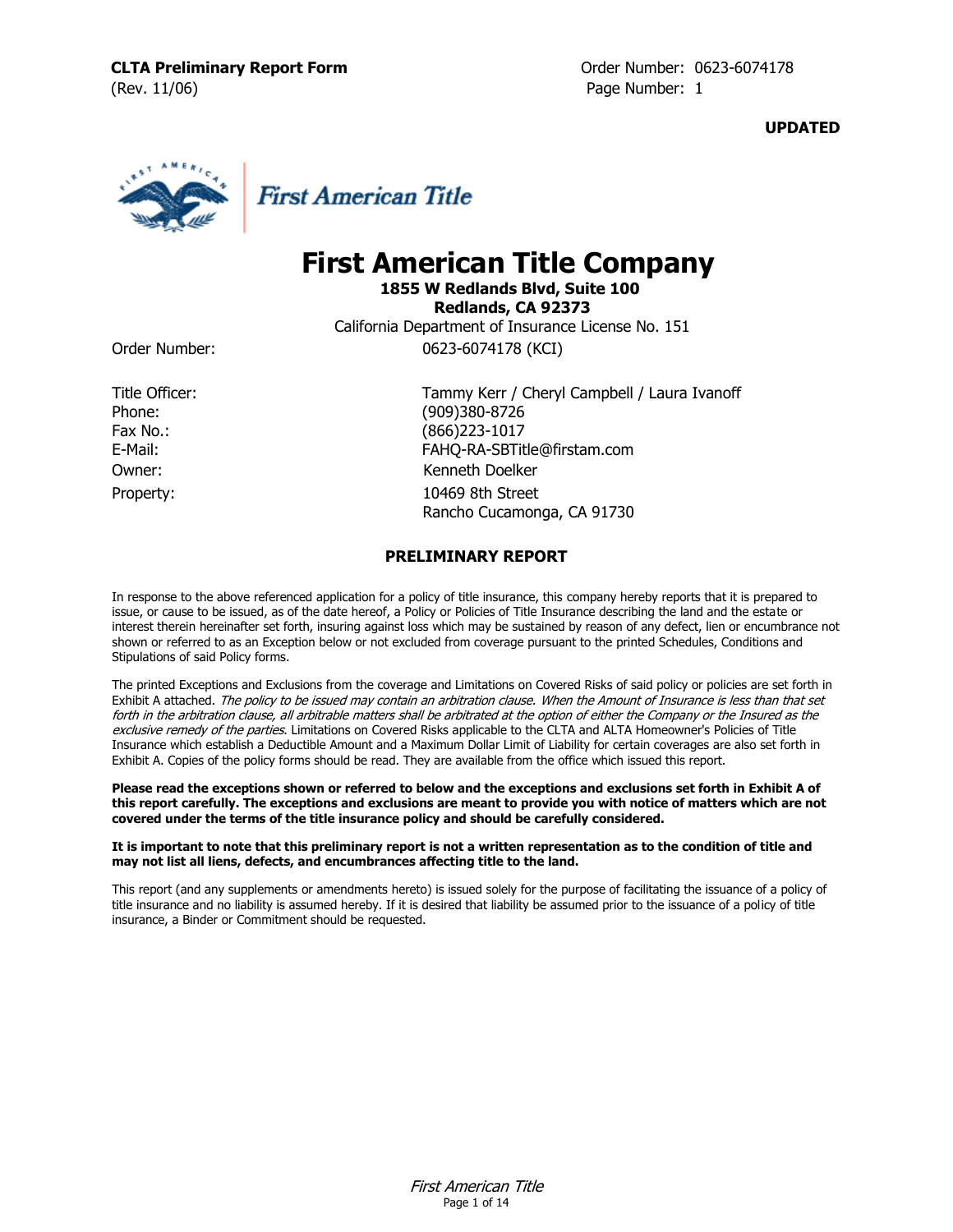Dated as of May 05, 2020 at 7:30 A.M.

The form of Policy of title insurance contemplated by this report is:

ALTA/CLTA Homeowner's (EAGLE) Policy of Title Insurance (2013) and ALTA Ext Loan Policy 1056.06 (06-17-06) if the land described is an improved residential lot or condominium unit on which there is located a one-to-four family residence; or ALTA Standard Owner's Policy 2006 (WRE 06-17-06) and the ALTA Loan Policy 2006 (06-17-06) if the land described is an unimproved residential lot or condominium unit

A specific request should be made if another form or additional coverage is desired.

Title to said estate or interest at the date hereof is vested in:

Weskey Clair, a single man

The estate or interest in the land hereinafter described or referred to covered by this Report is:

FEE

The Land referred to herein is described as follows:

(See attached Legal Description)

At the date hereof exceptions to coverage in addition to the printed Exceptions and Exclusions in said policy form would be as follows:

- 1. General and special taxes and assessments for the fiscal year 2020-2021, a lien not yet due or payable.
- 2. General and special taxes and assessments for the fiscal year 2019-2020. First Installment: \$369.23, DELINQUENT Penalty: \$36.92 Second Installment: \$369.19, DELINQUENT Penalty:  $$46.92$ Tax Rate Area: 015051 A. P. No.: 0209-242-04-0-000
- 3. The lien of supplemental taxes, if any, assessed pursuant to Chapter 3.5 commencing with Section 75 of the California Revenue and Taxation Code.
- 4. An easement for PIPE LINES AND AQUEDUCTS and incidental purposes in the document recorded March 01, 1887 in Book 53 of Deeds, Page 188.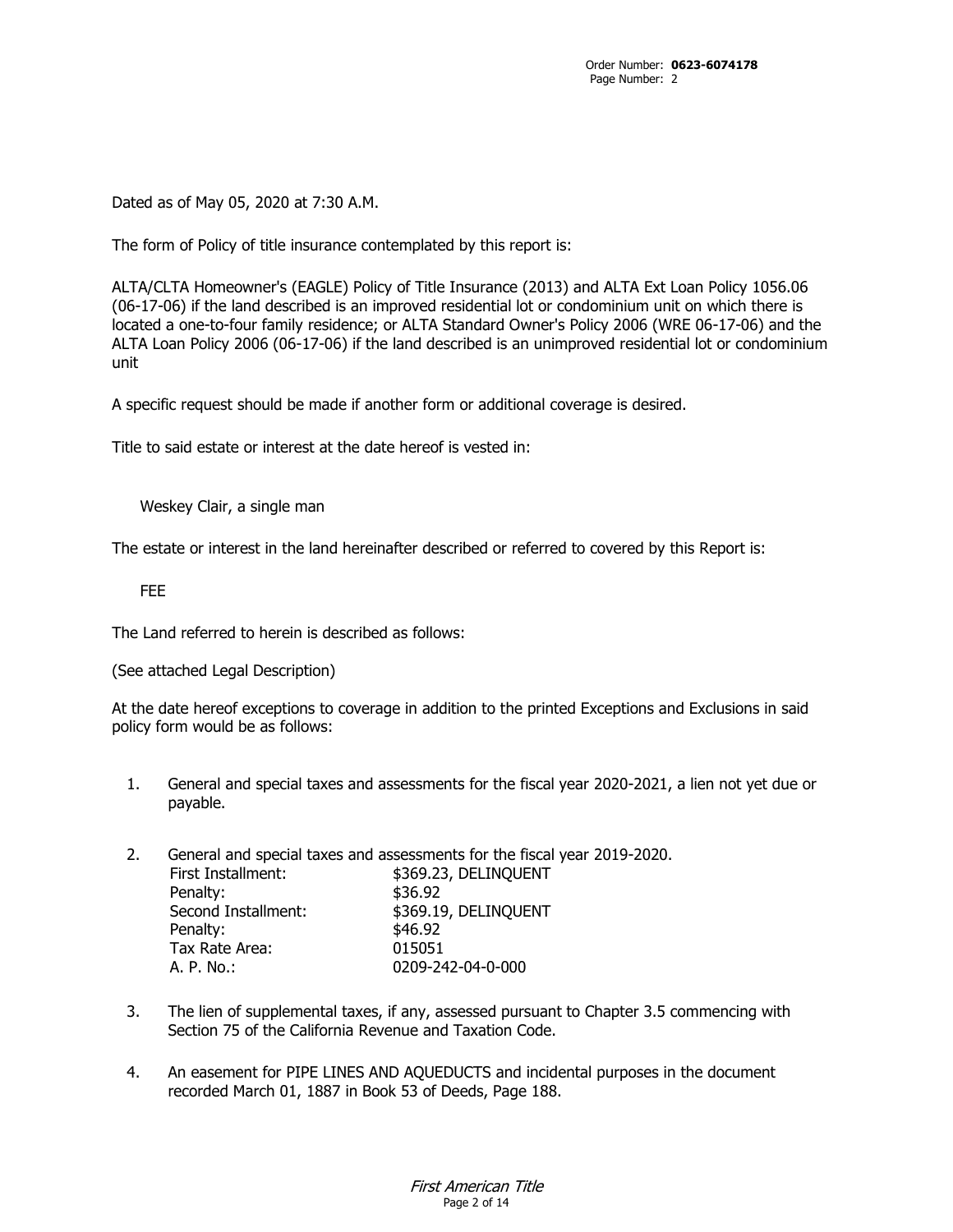- 5. Any and all offers of dedications, conditions, restrictions, easements, notes and/or provisions shown or disclosed by the filed or recorded map referred to in the legal description.
- 6. An easement for PIPE LINES and incidental purposes in the document recorded April 22, 1904 in Book 348 of Deeds, Page 269.
- 7. The fact that the land lies within the boundaries of the RANCHO Redevelopment Project Area, as disclosed by the document recorded December 14, 2007 as INSTRUMENT NO. 07-695659 of Official Records.
- 8. A deed of trust to secure an original indebtedness of \$19,200.00 recorded MARCH 30, 2012 as INSTRUMENT NO. 12-122229 OF OFFICIAL RECORDS.

| Dated:       | <b>FEBRUARY 21, 2012</b>                          |  |
|--------------|---------------------------------------------------|--|
| Trustor:     | KENNETH DOELKER, A SINGLE MAN                     |  |
| Trustee:     | PROPERTY GUARANTEE COMPANY, INC., A CALIFORNIA    |  |
|              | <b>CORPORATION</b>                                |  |
| Beneficiary: | HILDA L. ALTMAN, SOLE SUCCESSOR TRUSTEE OF THE    |  |
|              | SURVIVOR'S TRUST OF THE ALTMAN FAMILY TRUST DATED |  |
|              | JUNE 16, 1977 AND AS AMENDED                      |  |

A document recorded JANUARY 31, 2020 as INSTRUMENT NO. 20-36487 of Official Records provides that S.B.S TRUST DEED NETWORK was substituted as trustee under the deed of trust.

A notice of default recorded JANUARY 31, 2020 as INSTRUMENT NO. 20-36488 of Official Records.

The above deed of trust states that it secures an equity line/revolving line of credit. Prior to the payment and suspension of the equity line/revolving line of credit, an instruction to suspend and close the equity line/revolving line of credit pursuant to CA Civil Code Section 2943.1 must be executed by the borrower.

- a. If this deed of trust is to be eliminated in the policy or policies contemplated by this report/commitment, the company will require the following for review prior to the recordation of any documents or the issuance of any policy of title insurance:
	- i. Original note and deed of trust.
	- ii. Payoff demand statement signed by all present beneficiaries.
	- iii. Request for reconveyance or substitution of trustee and full reconveyance must be signed by all present beneficiaries and must be notarized by a First American approved notary.
- b. If the payoff demand statement or the request for reconveyance is to be signed by a servicer, we will also require a full copy of the loan servicing agreement executed by all present beneficiaries.
- c. If any of the beneficial interest is presently held by trustees under a trust agreement, we will require a certification pursuant to Section 18100.5 of the California Probate Code in a form satisfactory to the Company.
	- 9. The terms and provisions contained in the document entitled "DEVELOPMENT AGREEMENT NO. DRC 2015-00118 REGARDING THE EMPIRE LAKES SPECIFIC PLAN, RANCHO CUCAMONGA, CALIFORNIA" recorded November 26, 2018 as INSTRUMENT NO. 18-438838 OF OFFICIAL RECORDS.
- 10. Water rights, claims or title to water, whether or not shown by the public records.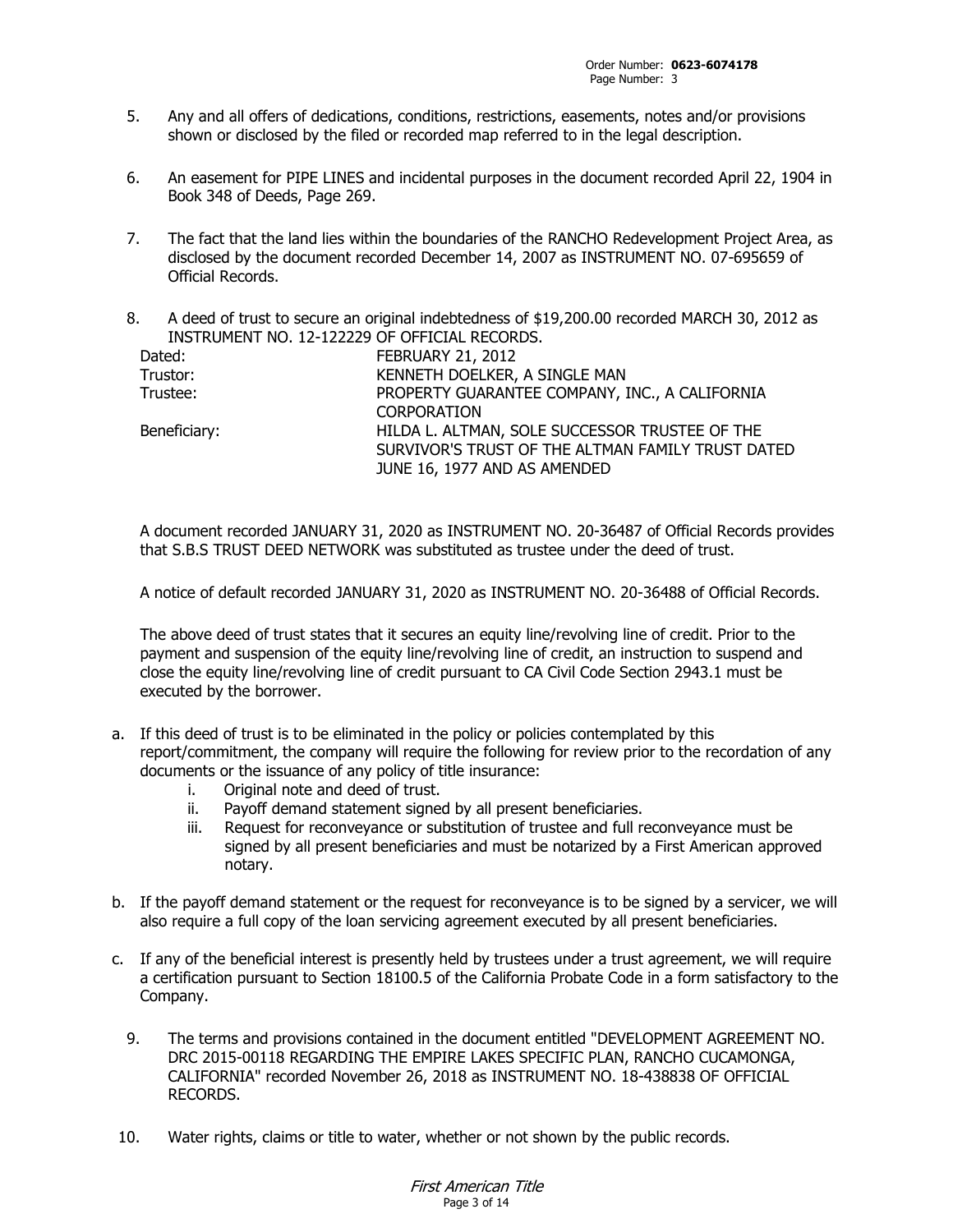11. This transaction has been identified as having an unknown or Non-Institutional Lender. The company will require additional documents prior to close. Any and all documents required to close this transaction must be signed before a First American approved notary.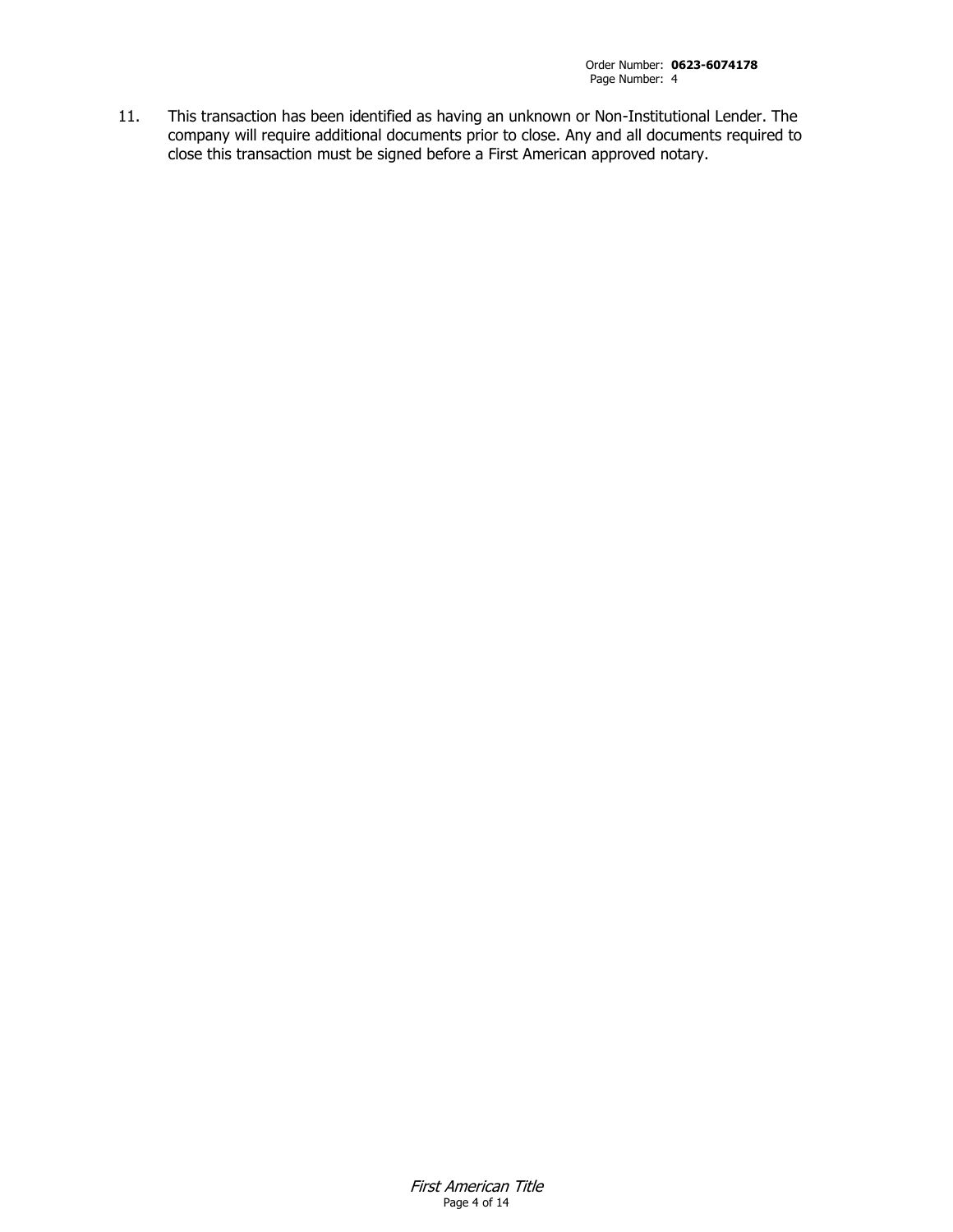## **INFORMATIONAL NOTES**

Note: The policy to be issued may contain an arbitration clause. When the Amount of Insurance is less than the certain dollar amount set forth in any applicable arbitration clause, all arbitrable matters shall be arbitrated at the option of either the Company or the Insured as the exclusive remedy of the parties. If you desire to review the terms of the policy, including any arbitration clause that may be included, contact the office that issued this Commitment or Report to obtain a sample of the policy jacket for the policy that is to be issued in connection with your transaction.

- 1. The property covered by this report is vacant land.
- 2. According to the public records, there has been no conveyance of the land within a period of twentyfour months prior to the date of this report, except as follows:

None

NOTE to proposed insured lender only: No Private transfer fee covenant, as defined in Federal Housing Finance Agency Final Rule 12 CFR Part 1228, that was created and first appears in the Public Records on or after February 8, 2011, encumbers the Title except as follows: None

The map attached, if any, may or may not be a survey of the land depicted hereon. First American expressly disclaims any liability for loss or damage which may result from reliance on this map except to the extent coverage for such loss or damage is expressly provided by the terms and provisions of the title insurance policy, if any, to which this map is attached.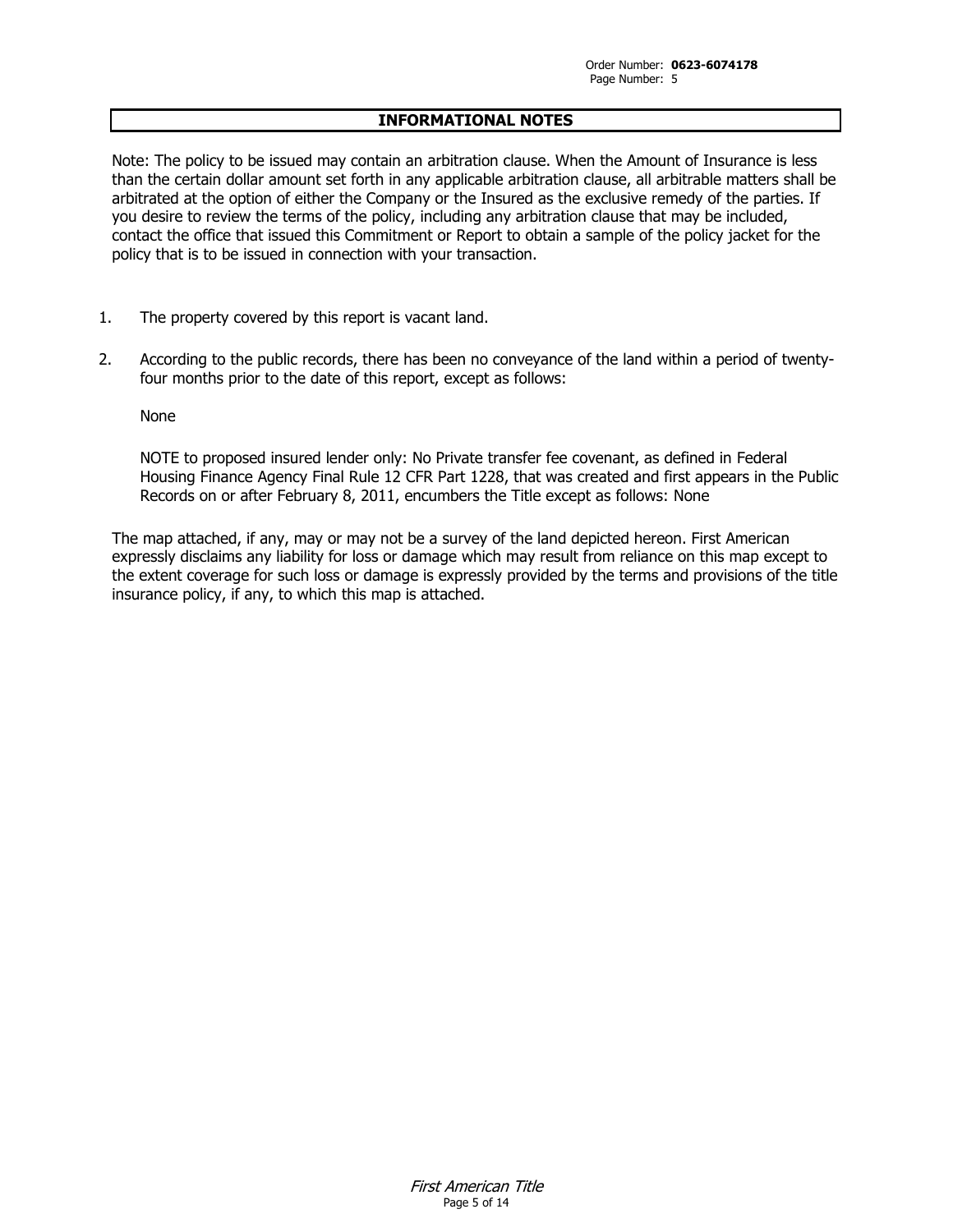# **LEGAL DESCRIPTION**

Real property in the City of Rancho Cucamonga, County of San Bernardino, State of California, described as follows:

LOT 7, IN BLOCK 65, OF NORTH CUCAMONGA TRACT, IN THE CITY OF RANCHO CUCAMONGA, COUNTY OF SAN BERNARDINO, STATE OF CALIFORNIA, AS PER MAP RECORDED IN BOOK 4 OF MAPS, PAGE 8, IN THE OFFICE OF THE COUNTY RECORDER OF SAID COUNTY.

APN: 0209-242-04-0-000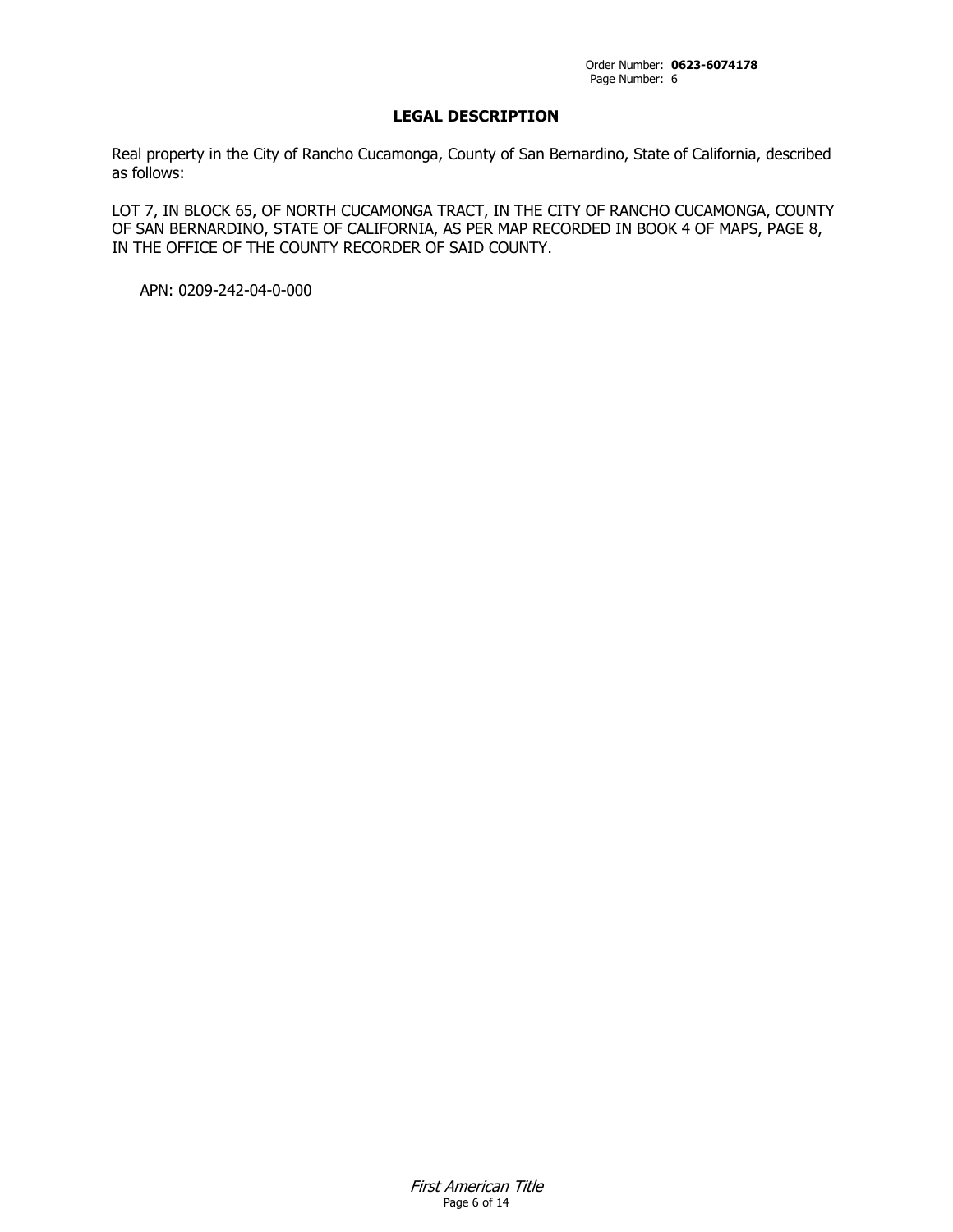

Order Number: **0623-6074178** Page Number: 7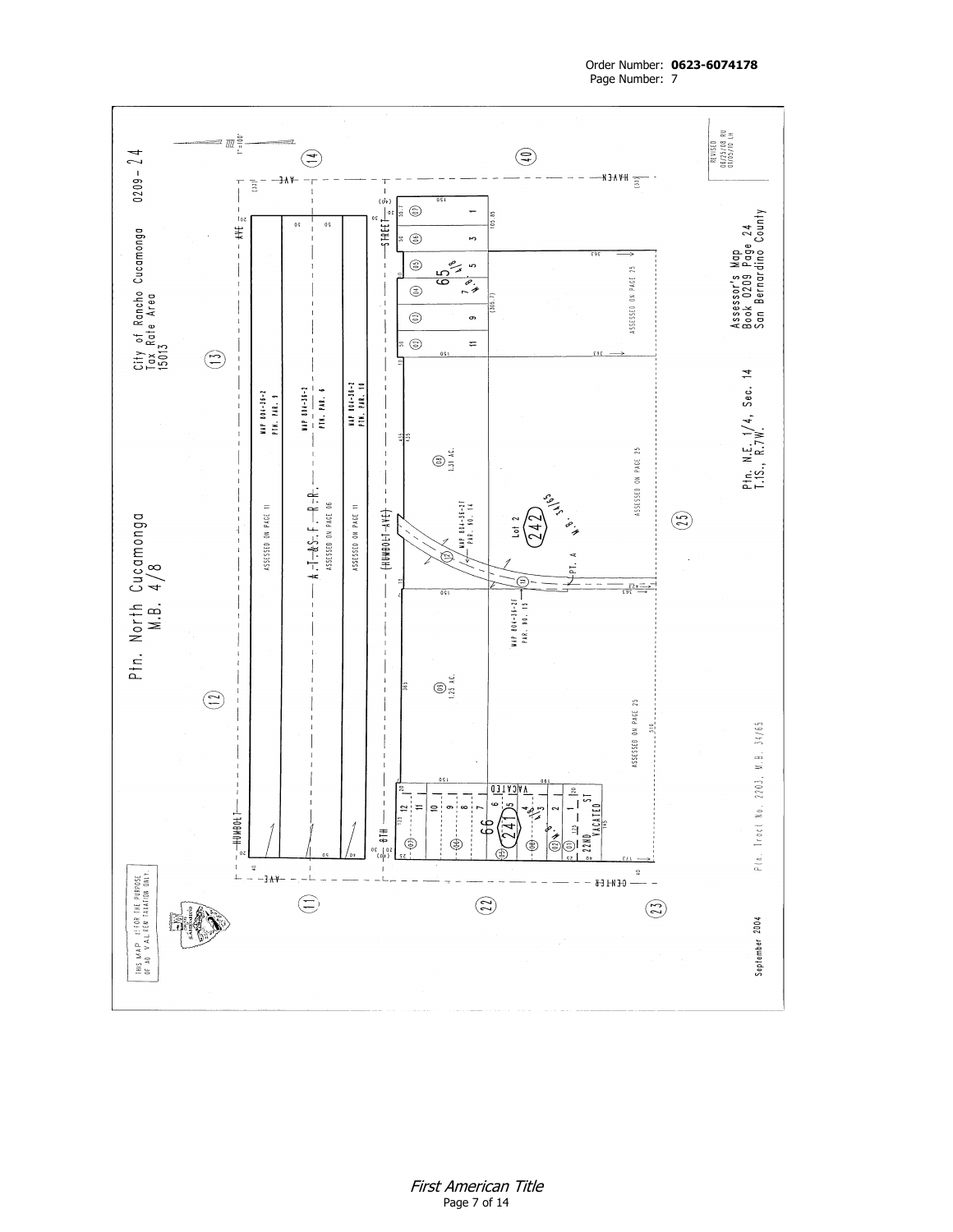# **NOTICE**

Section 12413.1 of the California Insurance Code, effective January 1, 1990, requires that any title insurance company, underwritten title company, or controlled escrow company handling funds in an escrow or subescrow capacity, wait a specified number of days after depositing funds, before recording any documents in connection with the transaction or disbursing funds. This statute allows for funds deposited by wire transfer to be disbursed the same day as deposit. In the case of cashier's checks or certified checks, funds may be disbursed the next day after deposit. In order to avoid unnecessary delays of three to seven days, or more, please use wire transfer, cashier's checks, or certified checks whenever possible.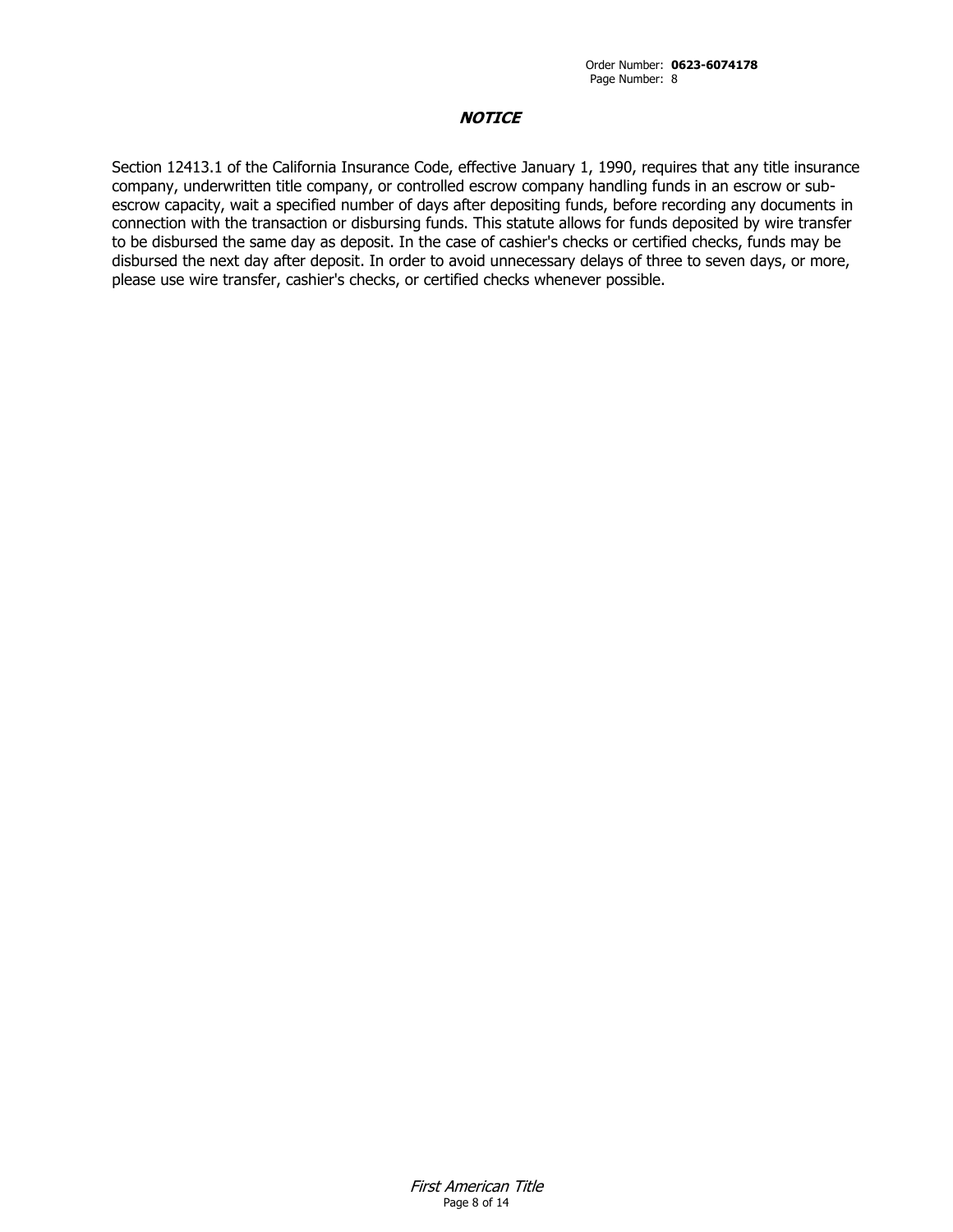#### **EXHIBIT A LIST OF PRINTED EXCEPTIONS AND EXCLUSIONS (BY POLICY TYPE)**

### **CLTA STANDARD COVERAGE POLICY – 1990**

EXCLUSIONS FROM COVERAGE

The following matters are expressly excluded from the coverage of this policy and the Company will not pay loss or damage, costs, attorneys' fees or expenses which arise by reason of:

- 1. (a) Any law, ordinance or governmental regulation (including but not limited to building or zoning laws, ordinances, or regulations) restricting, regulating, prohibiting or relating (i) the occupancy, use, or enjoyment of the land; (ii) the character, dimensions or location of any improvement now or hereafter erected on the land; (iii) a separation in ownership or a change in the dimensions or area of the land or any parcel of which the land is or was a part; or (iv) environmental protection, or the effect of any violation of these laws, ordinances or governmental regulations, except to the extent that a notice of the enforcement thereof or a notice of a defect, lien, or encumbrance resulting from a violation or alleged violation affecting the land has been recorded in the public records at Date of Policy.
	- (b) Any governmental police power not excluded by (a) above, except to the extent that a notice of the exercise thereof or notice of a defect, lien or encumbrance resulting from a violation or alleged violation affecting the land has been recorded in the public records at Date of Policy.
- 2. Rights of eminent domain unless notice of the exercise thereof has been recorded in the public records at Date of Policy, but not excluding from coverage any taking which has occurred prior to Date of Policy which would be binding on the rights of a purchaser for value without knowledge.
- 3. Defects, liens, encumbrances, adverse claims or other matters:
	- (a) whether or not recorded in the public records at Date of Policy, but created, suffered, assumed or agreed to by the insured claimant;
	- (b) not known to the Company, not recorded in the public records at Date of Policy, but known to the insured claimant and not disclosed in writing to the Company by the insured claimant prior to the date the insured claimant became an insured under this policy;
	- (c) resulting in no loss or damage to the insured claimant;
	- (d) attaching or created subsequent to Date of Policy; or
	- (e) resulting in loss or damage which would not have been sustained if the insured claimant had paid value for the insured mortgage or for the estate or interest insured by this policy.
- 4. Unenforceability of the lien of the insured mortgage because of the inability or failure of the insured at Date of Policy, or the inability or failure of any subsequent owner of the indebtedness, to comply with the applicable doing business laws of the state in which the land is situated.
- 5. Invalidity or unenforceability of the lien of the insured mortgage, or claim thereof, which arises out of the transaction evidenced by the insured mortgage and is based upon usury or any consumer credit protection or truth in lending law.
- 6. Any claim, which arises out of the transaction vesting in the insured the estate of interest insured by this policy or the transaction creating the interest of the insured lender, by reason of the operation of federal bankruptcy, state insolvency or similar creditors' rights laws.

### EXCEPTIONS FROM COVERAGE - SCHEDULE B, PART I

This policy does not insure against loss or damage (and the Company will not pay costs, attorneys' fees or expenses) which arise by reason of:

1. Taxes or assessments which are not shown as existing liens by the records of any taxing authority that levies taxes or assessments on real property or by the public records.

Proceedings by a public agency which may result in taxes or assessments, or notices of such proceedings, whether or not shown by the records of such agency or by the public, records.

- 2. Any facts, rights, interests, or claims which are not shown by the public records but which could be ascertained by an inspection of the land or which may be asserted by persons in possession thereof.
- 3. Easements, liens or encumbrances, or claims thereof, not shown by the public records.
- 4. Discrepancies, conflicts in boundary lines, shortage in area, encroachments, or any other facts which a correct survey would disclose, and which are not shown by the public records.
- 5. (a) Unpatented mining claims; (b) reservations or exceptions in patents or in Acts authorizing the issuance thereof; (c) water rights, claims or title to water, whether or not the matters excepted under (a), (b) or (c) are shown by the public records.
- 6. Any lien or right to a lien for services, labor or material unless such lien is shown by the public records at Date of Policy.

### **CLTA/ALTA HOMEOWNER'S POLICY OF TITLE INSURANCE (12-02-13)** EXCLUSIONS

In addition to the Exceptions in Schedule B, You are not insured against loss, costs, attorneys' fees, and expenses resulting from:

- 1. Governmental police power, and the existence or violation of those portions of any law or government regulation concerning:
	- a. building;
	- b. zoning;
	- c. land use;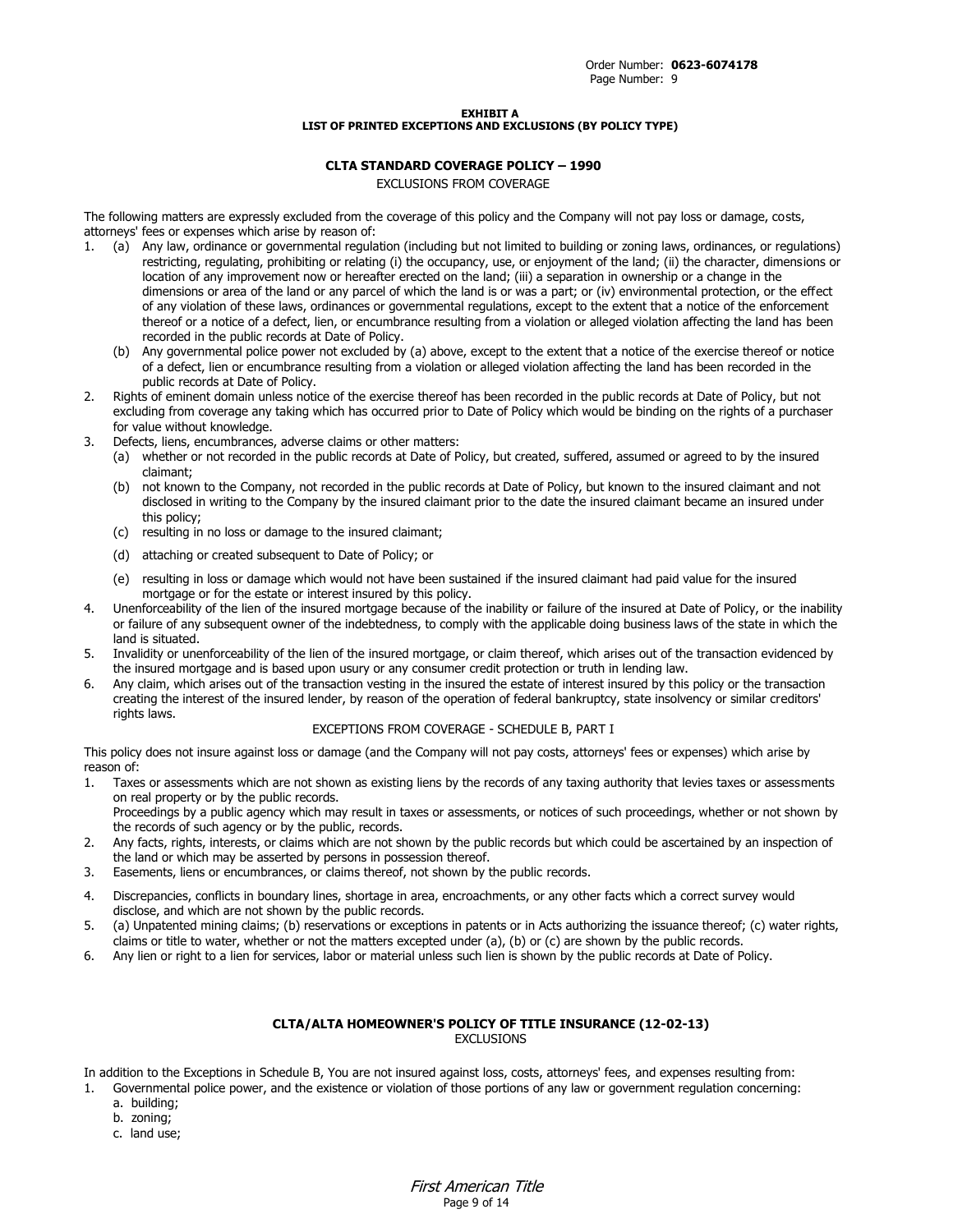- d. improvements on the Land;
- e. land division; and
- f. environmental protection.
- This Exclusion does not limit the coverage described in Covered Risk 8.a., 14, 15, 16, 18, 19, 20, 23 or 27.
- 2. The failure of Your existing structures, or any part of them, to be constructed in accordance with applicable building codes. This Exclusion does not limit the coverage described in Covered Risk 14 or 15.
- 3. The right to take the Land by condemning it. This Exclusion does not limit the coverage described in Covered Risk 17.
- 4. Risks:
	- a. that are created, allowed, or agreed to by You, whether or not they are recorded in the Public Records;
	- b. that are Known to You at the Policy Date, but not to Us, unless they are recorded in the Public Records at the Policy Date; c. that result in no loss to You; or
	- d. that first occur after the Policy Date this does not limit the coverage described in Covered Risk 7, 8.e., 25, 26, 27 or 28.
- 5. Failure to pay value for Your Title.
- 6. Lack of a right:
	- a. to any land outside the area specifically described and referred to in paragraph 3 of Schedule A; and b. in streets, alleys, or waterways that touch the Land.
	- This Exclusion does not limit the coverage described in Covered Risk 11 or 21.
- 7. The transfer of the Title to You is invalid as a preferential transfer or as a fraudulent transfer or conveyance under federal bankruptcy, state insolvency, or similar creditors' rights laws.
- 8. Contamination, explosion, fire, flooding, vibration, fracturing, earthquake, or subsidence.
- 9. Negligence by a person or an Entity exercising a right to extract or develop minerals, water, or any other substances.

### **LIMITATIONS ON COVERED RISKS**

Your insurance for the following Covered Risks is limited on the Owner's Coverage Statement as follows: For Covered Risk 16, 18, 19, and 21 Your Deductible Amount and Our Maximum Dollar Limit of Liability shown in Schedule A. The deductible amounts and maximum dollar limits shown on Schedule A are as follows:

|                  | Your Deductible Amount                                                    | Our Maximum Dollar Limit of Liability |
|------------------|---------------------------------------------------------------------------|---------------------------------------|
| Covered Risk 16: | 1% of Policy Amount Shown in Schedule A or \$2,500<br>(whichever is less) | \$10,000                              |
| Covered Risk 18: | 1% of Policy Amount Shown in Schedule A or \$5,000<br>(whichever is less) | \$25,000                              |
| Covered Risk 19: | 1% of Policy Amount Shown in Schedule A or \$5,000<br>(whichever is less) | \$25,000                              |
| Covered Risk 21: | 1% of Policy Amount Shown in Schedule A or \$2,500<br>(whichever is less) | \$5,000                               |

### **2006 ALTA LOAN POLICY (06-17-06)** EXCLUSIONS FROM COVERAGE

The following matters are expressly excluded from the coverage of this policy, and the Company will not pay loss or damage, costs, attorneys' fees, or expenses that arise by reason of:

- 1. (a) Any law, ordinance, permit, or governmental regulation (including those relating to building and zoning) restricting, regulating, prohibiting, or relating to
	- (i) the occupancy, use, or enjoyment of the Land;
	- (ii) the character, dimensions, or location of any improvement erected on the Land;
	- (iii) the subdivision of land; or
	- (iv) environmental protection;

or the effect of any violation of these laws, ordinances, or governmental regulations. This Exclusion 1(a) does not modify or limit the coverage provided under Covered Risk 5.

(b) Any governmental police power. This Exclusion 1(b) does not modify or limit the coverage provided under Covered Risk 6.

- 2. Rights of eminent domain. This Exclusion does not modify or limit the coverage provided under Covered Risk 7 or 8.
- Defects, liens, encumbrances, adverse claims, or other matters
- (a) created, suffered, assumed, or agreed to by the Insured Claimant;

(b) not Known to the Company, not recorded in the Public Records at Date of Policy, but Known to the Insured Claimant and not disclosed in writing to the Company by the Insured Claimant prior to the date the Insured Claimant became an Insured under this policy;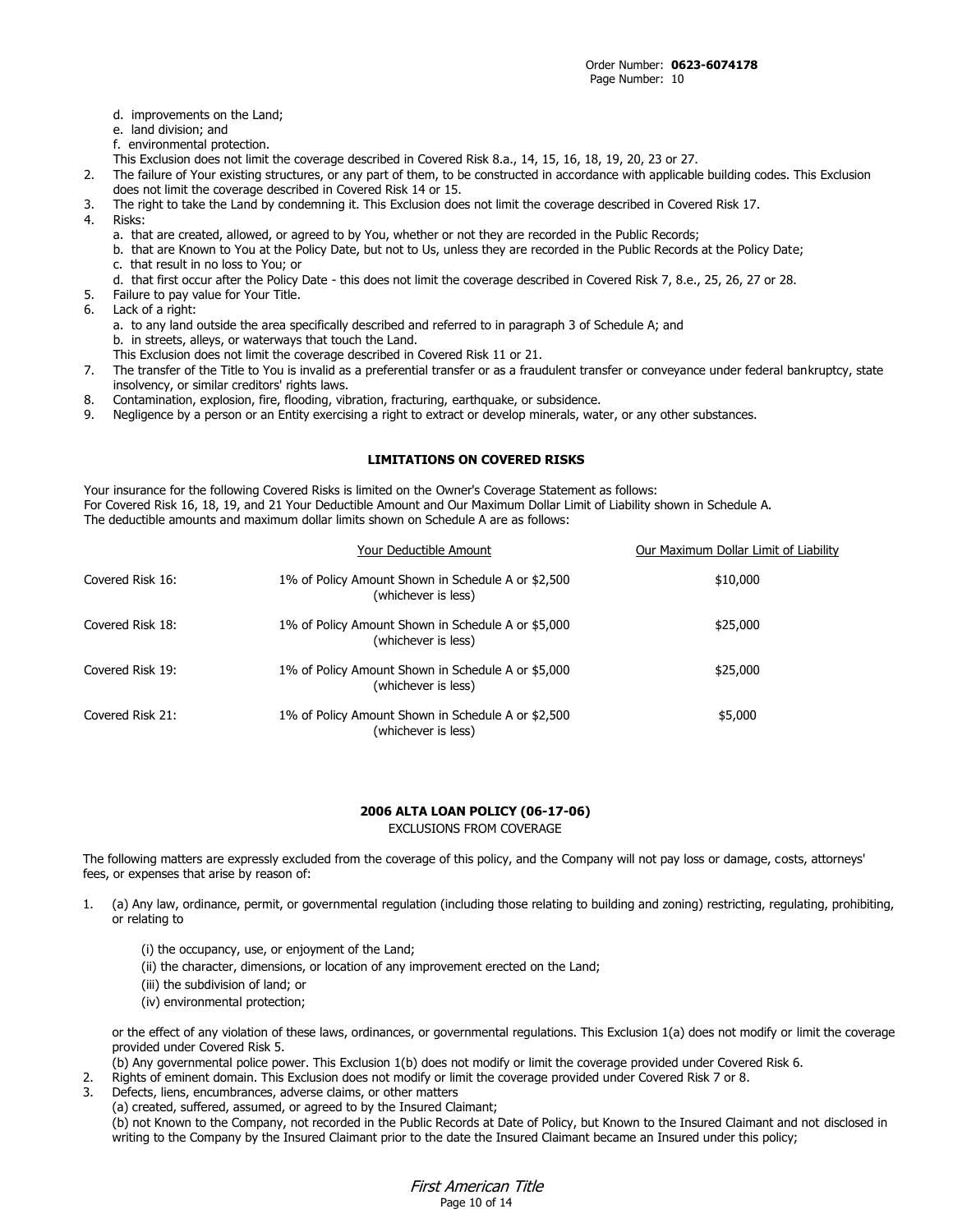(c) resulting in no loss or damage to the Insured Claimant;

(d) attaching or created subsequent to Date of Policy (however, this does not modify or limit the coverage provided under Covered Risk 11, 13, or 14); or

- (e) resulting in loss or damage that would not have been sustained if the Insured Claimant had paid value for the Insured Mortgage.
- 4. Unenforceability of the lien of the Insured Mortgage because of the inability or failure of an Insured to comply with applicable doing-business laws of the state where the Land is situated.
- 5. Invalidity or unenforceability in whole or in part of the lien of the Insured Mortgage that arises out of the transaction evidenced by the Insured Mortgage and is based upon usury or any consumer credit protection or truth-in-lending law.
- 6. Any claim, by reason of the operation of federal bankruptcy, state insolvency, or similar creditors' rights laws, that the transaction creating the lien of the Insured Mortgage, is
	- (a) a fraudulent conveyance or fraudulent transfer, or
	- (b) a preferential transfer for any reason not stated in Covered Risk 13(b) of this policy.
- 7. Any lien on the Title for real estate taxes or assessments imposed by governmental authority and created or attaching between Date of Policy and the date of recording of the Insured Mortgage in the Public Records. This Exclusion does not modify or limit the coverage provided under Covered Risk 11(b).

The above policy form may be issued to afford either Standard Coverage or Extended Coverage. In addition to the above Exclusions from Coverage, the Exceptions from Coverage in a Standard Coverage policy will also include the following Exceptions from Coverage:

### EXCEPTIONS FROM COVERAGE

[Except as provided in Schedule B - Part II,[ t[or T]his policy does not insure against loss or damage, and the Company will not pay costs, attorneys' fees or expenses, that arise by reason of:

#### **[PART I**

[The above policy form may be issued to afford either Standard Coverage or Extended Coverage. In addition to the above Exclusions from Coverage, the Exceptions from Coverage in a Standard Coverage policy will also include the following Exceptions from Coverage:

- 1. (a) Taxes or assessments that are not shown as existing liens by the records of any taxing authority that levies taxes or assessments on real property or by the Public Records; (b) proceedings by a public agency that may result in taxes or assessments, or notices of such proceedings, whether or not shown by the records of such agency or by the Public Records.
- 2. Any facts, rights, interests, or claims that are not shown by the Public Records but that could be ascertained by an inspection of the Land or that may be asserted by persons in possession of the Land.
- 3. Easements, liens or encumbrances, or claims thereof, not shown by the Public Records.
- 4. Any encroachment, encumbrance, violation, variation, or adverse circumstance affecting the Title that would be disclosed by an accurate and complete land survey of the Land and not shown by the Public Records.
- 5. (a) Unpatented mining claims; (b) reservations or exceptions in patents or in Acts authorizing the issuance thereof; (c) water rights, claims or title to water, whether or not the matters excepted under (a), (b), or (c) are shown by the Public Records.
- 6. Any lien or right to a lien for services, labor or material unless such lien is shown by the Public Records at Date of Policy.

### **PART II**

In addition to the matters set forth in Part I of this Schedule, the Title is subject to the following matters, and the Company insures against loss

or damage sustained in the event that they are not subordinate to the lien of the Insured Mortgage:]

### **2006 ALTA OWNER'S POLICY (06-17-06)**

EXCLUSIONS FROM COVERAGE

The following matters are expressly excluded from the coverage of this policy, and the Company will not pay loss or damage, costs, attorneys' fees, or expenses that arise by reason of:

- 1. (a) Any law, ordinance, permit, or governmental regulation (including those relating to building and zoning) restricting, regulating, prohibiting, or relating to
	- (i) the occupancy, use, or enjoyment of the Land;
	- (ii) the character, dimensions, or location of any improvement erected on the Land;
	- (iii) the subdivision of land; or
	- (iv) environmental protection;

or the effect of any violation of these laws, ordinances, or governmental regulations. This Exclusion 1(a) does not modify or limit the coverage provided under Covered Risk 5.

(b) Any governmental police power. This Exclusion 1(b) does not modify or limit the coverage provided under Covered Risk 6.

- 2. Rights of eminent domain. This Exclusion does not modify or limit the coverage provided under Covered Risk 7 or 8.
- Defects, liens, encumbrances, adverse claims, or other matters
- (a) created, suffered, assumed, or agreed to by the Insured Claimant;

(b) not Known to the Company, not recorded in the Public Records at Date of Policy, but Known to the Insured Claimant and not disclosed in writing to the Company by the Insured Claimant prior to the date the Insured Claimant became an Insured under this policy;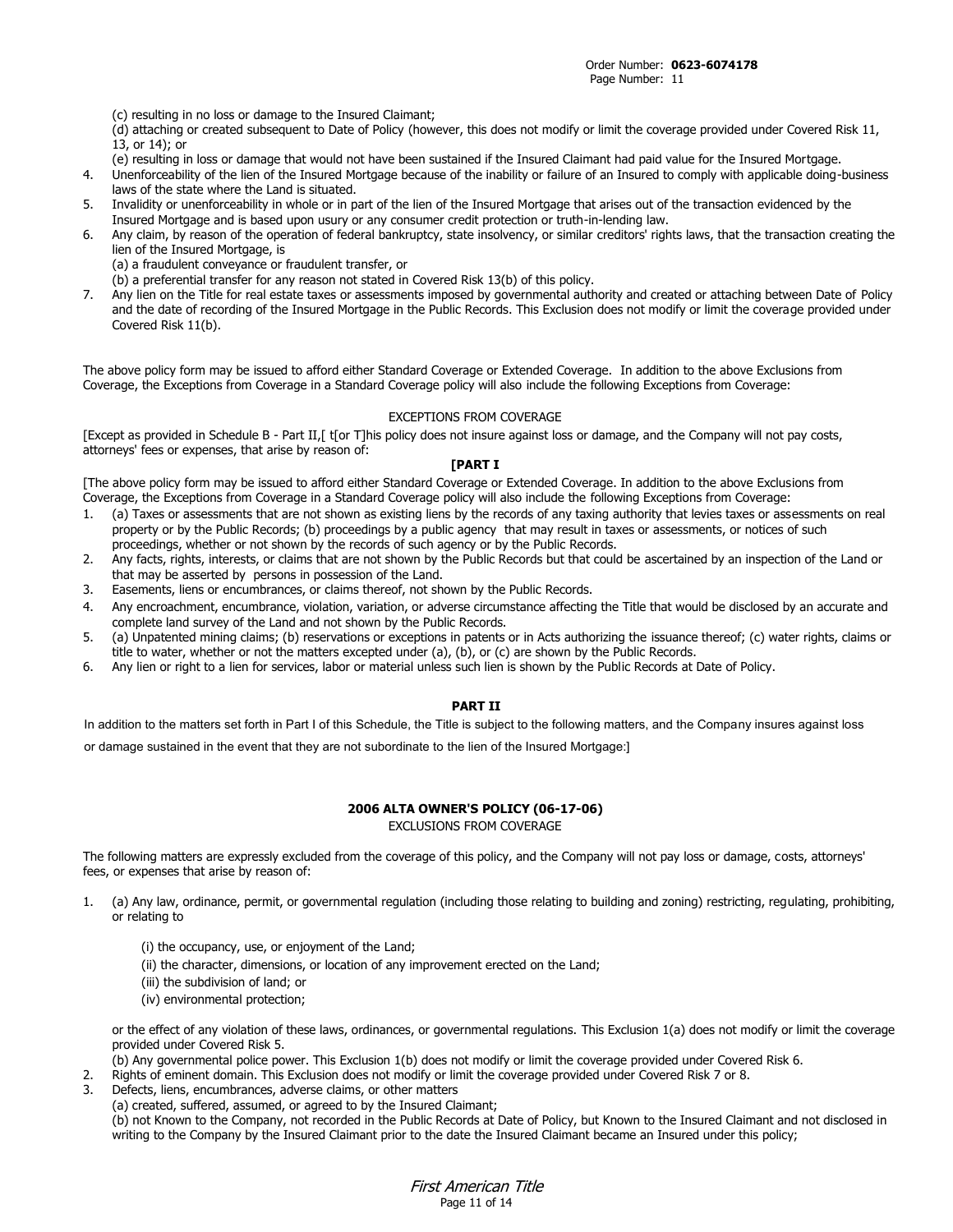(c) resulting in no loss or damage to the Insured Claimant;

(d) attaching or created subsequent to Date of Policy (however, this does not modify or limit the coverage provided under Covered Risk 9 or 10); or

- (e) resulting in loss or damage that would not have been sustained if the Insured Claimant had paid value for the Title.
- 4. Any claim, by reason of the operation of federal bankruptcy, state insolvency, or similar creditors' rights laws, that the transaction vesting the Title as shown in Schedule A, is
	- (a) a fraudulent conveyance or fraudulent transfer, or
	- (b) a preferential transfer for any reason not stated in Covered Risk 9 of this policy.
- 5. Any lien on the Title for real estate taxes or assessments imposed by governmental authority and created or attaching between Date of Policy and the date of recording of the deed or other instrument of transfer in the Public Records that vests Title as shown in Schedule A.

The above policy form may be issued to afford either Standard Coverage or Extended Coverage. In addition to the above Exclusions from Coverage, the Exceptions from Coverage in a Standard Coverage policy will also include the following Exceptions from Coverage:

### EXCEPTIONS FROM COVERAGE

This policy does not insure against loss or damage, and the Company will not pay costs, attorneys' fees or expenses, that arise by reason of: [The above policy form may be issued to afford either Standard Coverage or Extended Coverage. In addition to the above Exclusions from Coverage, the Exceptions from Coverage in a Standard Coverage policy will also include the following Exceptions from Coverage:

- 1. (a) Taxes or assessments that are not shown as existing liens by the records of any taxing authority that levies taxes or assessments on real property or by the Public Records; (b) proceedings by a public agency that may result in taxes or assessments, or notices of such proceedings, whether or not shown by the records of such agency or by the Public Records.
- 2. Any facts, rights, interests, or claims that are not shown by the Public Records but that could be ascertained by an inspection of the Land or that may be asserted by persons in possession of the Land.
- 3. Easements, liens or encumbrances, or claims thereof, not shown by the Public Records.
- 4. Any encroachment, encumbrance, violation, variation, or adverse circumstance affecting the Title that would be disclosed by an accurate and complete land survey of the Land and not shown by the Public Records.
- 5. (a) Unpatented mining claims; (b) reservations or exceptions in patents or in Acts authorizing the issuance thereof; (c) water rights, claims or title to water, whether or not the matters excepted under (a), (b), or (c) are shown by the Public Records.
- 6. Any lien or right to a lien for services, labor or material unless such lien is shown by the Public Records at Date of Policy.
- 7. [Variable exceptions such as taxes, easements, CC&R's, etc. shown here.]

### **ALTA EXPANDED COVERAGE RESIDENTIAL LOAN POLICY (07-26-10)**

EXCLUSIONS FROM COVERAGE

The following matters are expressly excluded from the coverage of this policy, and the Company will not pay loss or damage, costs, attorneys' fees, or expenses that arise by reason of:

- 1. (a) Any law, ordinance, permit, or governmental regulation (including those relating to building and zoning) restricting, regulating, prohibiting, or relating to
	- (i) the occupancy, use, or enjoyment of the Land;
	- (ii) the character, dimensions, or location of any improvement erected on the Land;
	- (iii) the subdivision of land; or
	- (iv) environmental protection;

or the effect of any violation of these laws, ordinances, or governmental regulations. This Exclusion 1(a) does not modify or limit the coverage provided under Covered Risk 5, 6, 13(c), 13(d), 14 or 16.

(b) Any governmental police power. This Exclusion 1(b) does not modify or limit the coverage provided under Covered Risk 5, 6, 13(c), 13(d), 14 or 16.

- 2. Rights of eminent domain. This Exclusion does not modify or limit the coverage provided under Covered Risk 7 or 8.
- 3. Defects, liens, encumbrances, adverse claims, or other matters
- (a) created, suffered, assumed, or agreed to by the Insured Claimant;

(b) not Known to the Company, not recorded in the Public Records at Date of Policy, but Known to the Insured Claimant and not disclosed in writing to the Company by the Insured Claimant prior to the date the Insured Claimant became an Insured under this policy; (c) resulting in no loss or damage to the Insured Claimant;

(d) attaching or created subsequent to Date of Policy (however, this does not modify or limit the coverage provided under Covered Risk 11, 16, 17, 18, 19, 20, 21, 22, 23, 24, 27 or 28); or

(e) resulting in loss or damage that would not have been sustained if the Insured Claimant had paid value for the Insured Mortgage.

- 4. Unenforceability of the lien of the Insured Mortgage because of the inability or failure of an Insured to comply with applicable doing-business laws of the state where the Land is situated.
- 5. Invalidity or unenforceability in whole or in part of the lien of the Insured Mortgage that arises out of the transaction evidenced by the Insured Mortgage and is based upon usury or any consumer credit protection or truth-in-lending law. This Exclusion does not modify or limit the coverage provided in Covered Risk 26.
- 6. Any claim of invalidity, unenforceability or lack of priority of the lien of the Insured Mortgage as to Advances or modifications made after the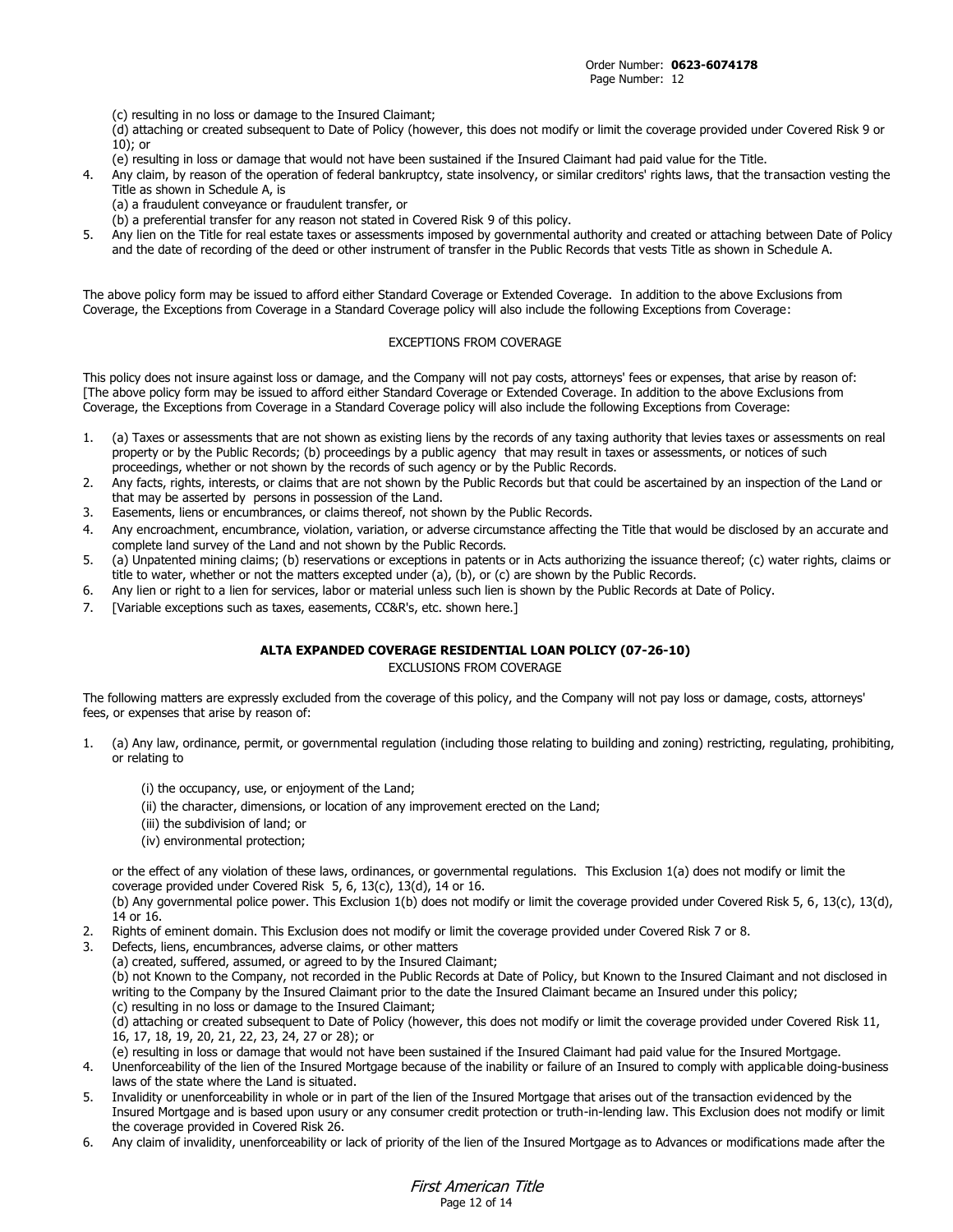Insured has Knowledge that the vestee shown in Schedule A is no longer the owner of the estate or interest covered by this policy. This Exclusion does not modify or limit the coverage provided in Covered Risk 11.

- 7. Any lien on the Title for real estate taxes or assessments imposed by governmental authority and created or attaching subsequent to Date of Policy. This Exclusion does not modify or limit the coverage provided in Covered Risk 11(b) or 25.
- 8. The failure of the residential structure, or any portion of it, to have been constructed before, on or after Date of Policy in accordance with applicable building codes. This Exclusion does not modify or limit the coverage provided in Covered Risk 5 or 6.
- 9. Any claim, by reason of the operation of federal bankruptcy, state insolvency, or similar creditors' rights laws, that the transaction creating the lien of the Insured Mortgage, is
	- (a) a fraudulent conveyance or fraudulent transfer, or
- (b) a preferential transfer for any reason not stated in Covered Risk 27(b) of this policy.
- 10. Contamination, explosion, fire, flooding, vibration, fracturing, earthquake, or subsidence.
- 11. Negligence by a person or an Entity exercising a right to extract or develop minerals, water, or any other substances.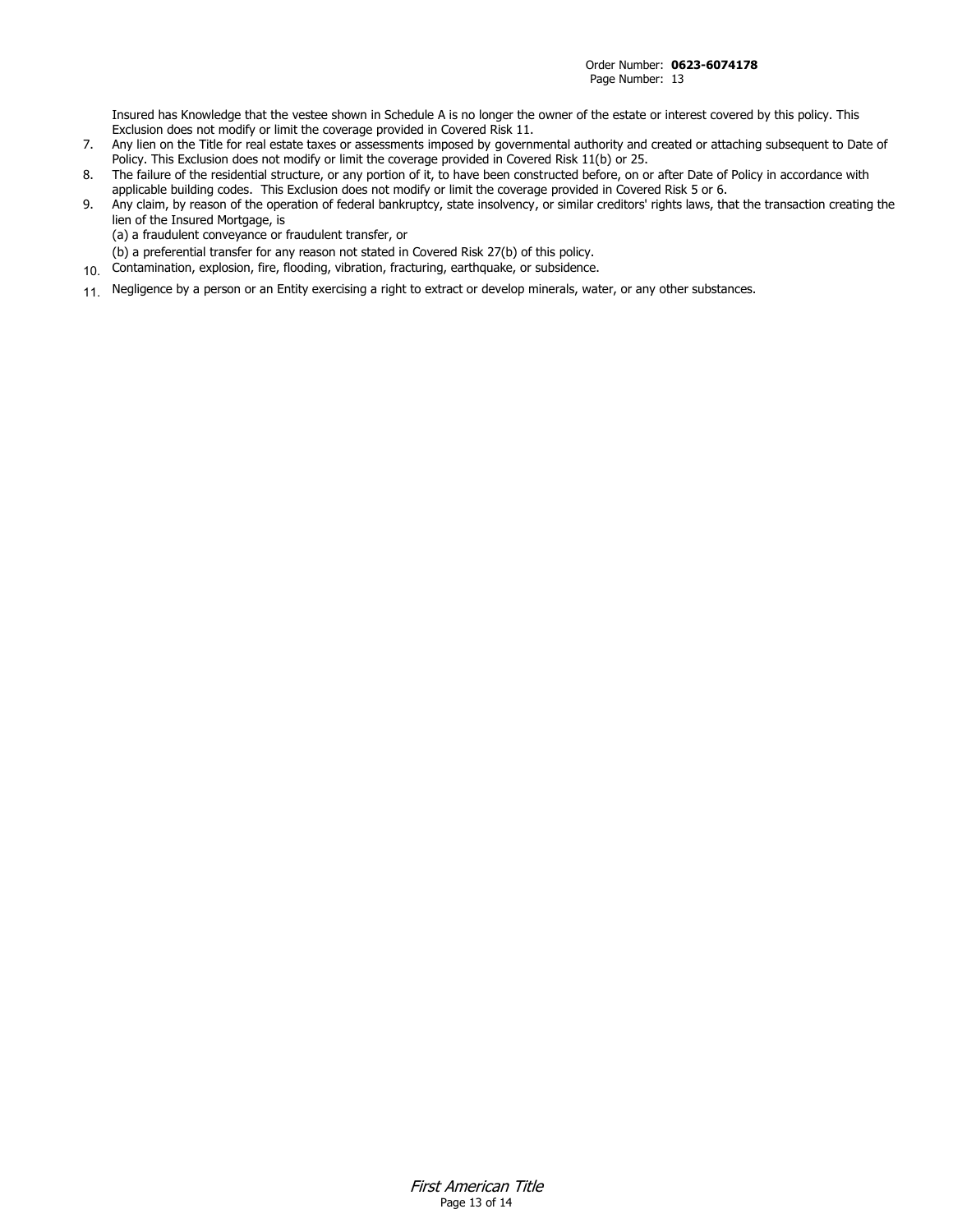

# **First American Title**

#### **Privacy Information**

#### **We Are Committed to Safeguarding Customer Information**

In order to better serve your needs now and in the future, we may ask you to provide us with certain information. We understand that you may be concerned about what we will do with such<br>information - particularly any perso subsidiaries we have adopted this Privacy Policy to govern the use and handling of your personal information.

#### **Applicability**

This Privacy Policy governs our use of the information that you provide to us. It does not govern the manner in which we may use information we have obtained from any other source, such as<br>information obtained from a publi First American calls these guidelines its Fair Information Values.

#### **Types of Information**

- Depending upon which of our services you are utilizing, the types of nonpublic personal information that we may collect include:
	- Information we receive from you on applications, forms and in other communications to us, whether in writing, in person, by telephone or any other means;<br>■ Information about your transactions with us, our affiliated com
	- Information we receive from a consumer reporting agency.

#### **Use of Information**

We request information from you for our own legitimate business purposes and not for the benefit of any nonaffiliated party. Therefore, we will not release your information to nonaffiliated parties except: (1) as necessary for us to provide the product or service you have requested of us; or (2) as permitted by law. We may, however, store such information indefinitely, including the period after which any customer relationship has ceased. Such information may be used for any internal purpose, such as quality control efforts or customer analysis. We may also provide all of the types of<br>nonpublic personal info insurers, and trust and investment advisory companies, or companies involved in real estate services, such as appraisal companies, home warranty companies and escrow companies. Furthermore, we may also provide all the information we collect, as described above, to companies that perform marketing services on our behalf, on behalf of our affiliated companies or to other financial institutions with whom we or our affiliated companies have joint marketing agreements.

#### **Former Customers**

Even if you are no longer our customer, our Privacy Policy will continue to apply to you.

#### **Confidentiality and Security**

We will use our best efforts to ensure that no unauthorized parties have access to any of your information. We restrict access to nonpublic personal information about you to those individuals and entities who need to know that information to provide products or services to you. We will use our best efforts to train and oversee our employees and agents to ensure that your information will be handled responsibly and in accordance with this Privacy Policy and First American's Fair Information Values. We currently maintain physical, electronic, and procedural safeguards that comply with handled responsibly and in federal regulations to guard your nonpublic personal information.

#### **Information Obtained Through Our Web Site**

First American Financial Corporation is sensitive to privacy issues on the Internet. We believe it is important you know how we treat the information about you we receive on the Internet.<br>In general, you can visit First Am

American uses this information to measure the use of our site and to develop ideas to improve the content of our site.<br>There are times, however, when we may need information from you, such as your name and email address. W account/profile information. If you choose to share any personal information with us, we will only use it in accordance with the policies outlined above.

#### **Business Relationships**

First American Financial Corporation's site and its affiliates' sites may contain links to other Web sites. While we try to link only to sites that share our high standards and respect for privacy, we are not responsible for the content or the privacy practices employed by other sites.

#### **Cookies**

Some of First American's Web sites may make use of "cookie" technology to measure site activity and to customize information to your personal tastes. A cookie is an element of data that a Web site can send to your browser, which may then store the cookie on your hard drive.

[FirstAm.com](http://www.firstam.com/) uses stored cookies. The goal of this technology is to better serve you when visiting our site, save you time when you are here and to provide you with a more meaningful and productive Web site experience. --------------------------------------------------------------------------------

#### **Fair Information Values**

Fairness We consider consumer expectations about their privacy in all our businesses. We only offer products and services that assure a favorable balance between consumer benefits and consumer

privacy.<br>**Public Record** We believe that an open public record creates significant value for society, enhances consumer choice and creates consumer opportunity. We actively support an open public record<br>and emphasize its i

**Use** We believe we should behave responsibly when we use information about a consumer in our business. We will obey the laws governing the collection, use and dissemination of data.<br>Accuracy We will take reasonable steps can secure the required corrections.

**Education** We endeavor to educate the users of our products and services, our employees and others in our industry about the importance of consumer privacy. We will instruct our employees on<br>our fair information values an **Security** We will maintain appropriate facilities and systems to protect against unauthorized access to and corruption of the data we maintain.

Form 50-PRIVACY (9/1/10) Page 1 of 1 Privacy Information (2001-2010 First American Financial Corporation)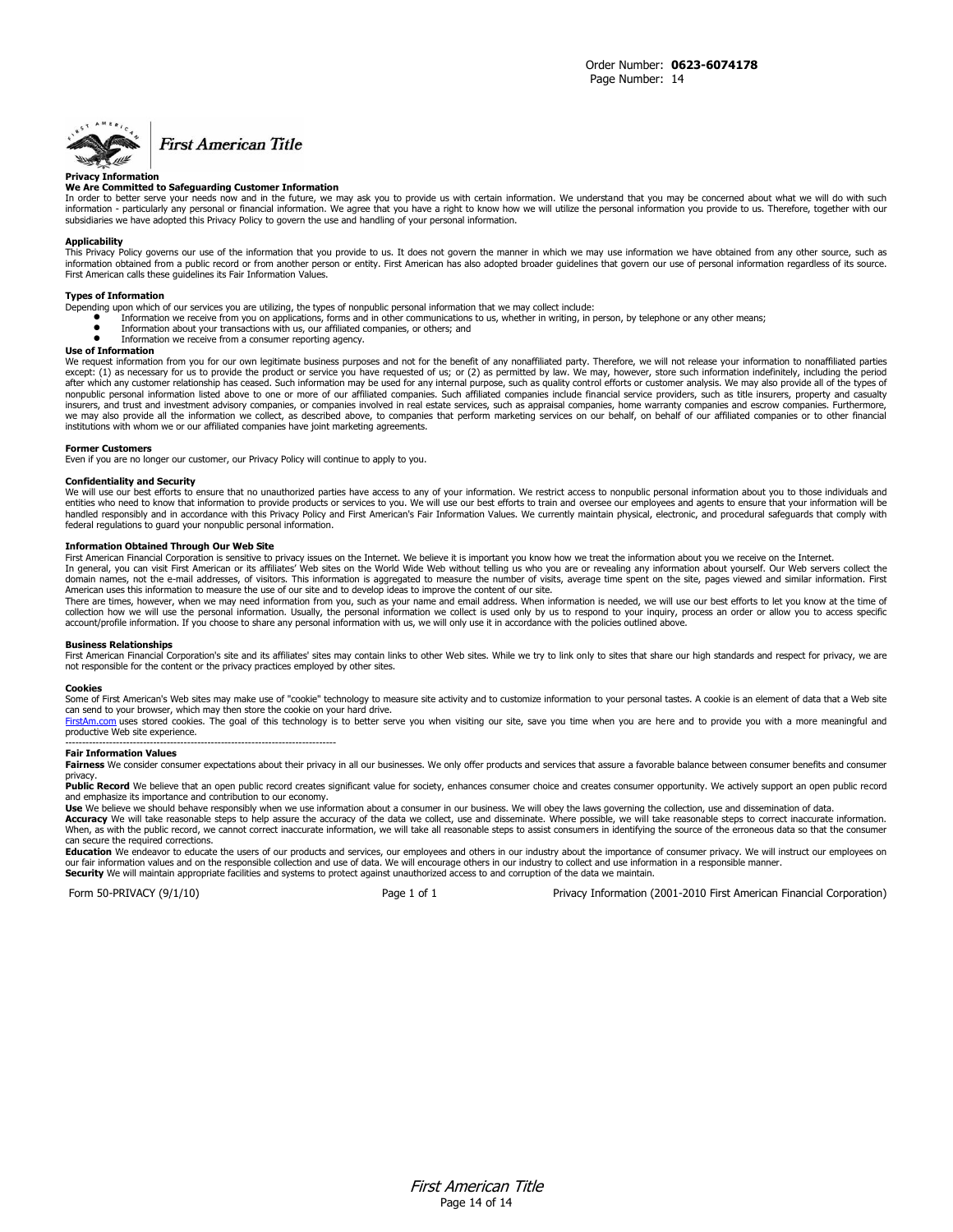# **Exhibit "A"**

# **Legal Description**

A.P.N.: 0209-242-04-0-000

Real property in the City of Rancho Cucamonga, County of San Bernardino, State of California, described as follows:

LOT 7, IN BLOCK 65, OF NORTH CUCAMONGA TRACT, IN THE CITY OF RANCHO CUCAMONGA, COUNTY OF SAN BERNARDINO, STATE OF CALIFORNIA, AS PER MAP RECORDED IN BOOK 4 OF MAPS, PAGE 8, IN THE OFFICE OF THE COUNTY RECORDER OF SAID COUNTY.